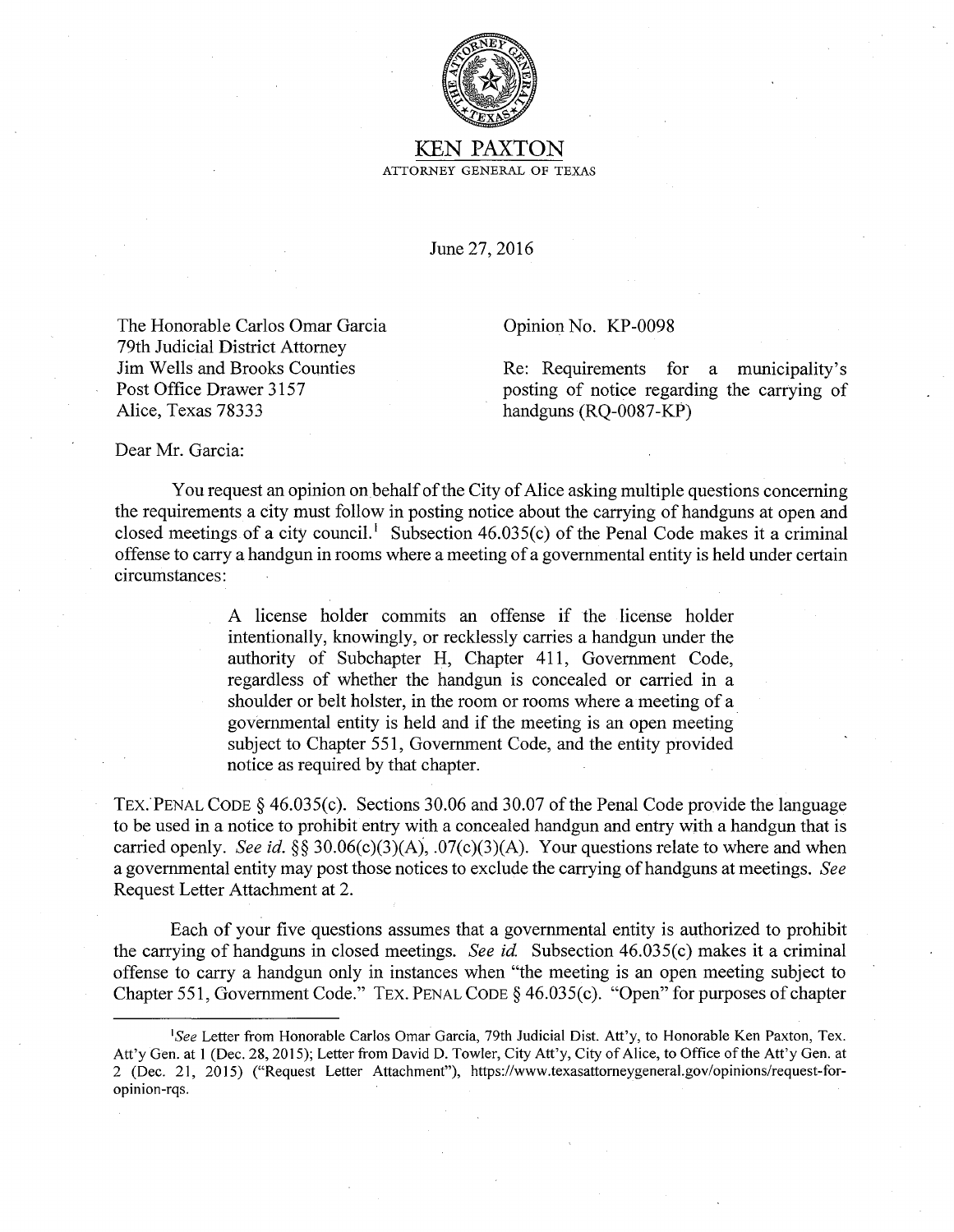551 of the Government Code is defined as "open to the public." TEX. Gov'T CODE§ 551.001(5). "Closed meeting" is defined as "a meeting to which the public does not have access." *Id.*   $\S$  551.001(1). Because subsection 46.035(c) is expressly limited to open meetings and there is no reference to closed meetings in either sections 46.03 or 46.035, it is not a criminal offense for individuals authorized to attend the closed meeting to carry handguns into that meeting unless the closed meeting is held in a location where handguns can be prohibited through some other provision of sections 46.03 or 46.035. *See* TEX. PENAL CODE§§ 30.06(e) ("It is an exception to the application of this section that the property on which the license holder carries a handgun is owned or leased by a governmental entity and is not a premises or other place on which the license holder is prohibited from carrying the handgun under Section 46.03 or 46.035."), .07(e) (same). Section 411.209 of the Government Code prohibits a state agency or political subdivision from posting notice prohibiting the carrying of a handgun "unless license holders are prohibited from carrying a handgun on the premises or other place by Section 46.03 or 46.035, Penal Code." TEX. GOV'T CODE  $\delta$  411.209(a). Thus, a city may be liable for a civil penalty if it posts notice under section 30.06 of the Penal Code prohibiting entry into a closed meeting with a handgun unless the closed meeting is held in a location where handguns can otherwise be prohibited. *See id.*   $§$  411.209(b).<sup>2</sup> Given this conclusion, we answer each of your questions only with regard to notices prohibiting the carrying of handguns in open meetings of a governmental entity.

Your first three questions ask whether the open carry notice and the concealed carry notice should be posted at the entrance to the building or the entrance to the meeting room, and whether a city may "prohibit entry to the entire City Hall, or just to the" meeting room by a person carrying a handgun. Request Letter Attachment at 2. Subsection 46.035(c) creates an offense for the carrying of handguns only "in the room or rooms where a meeting of a governmental entity is held .... " TEX. PENAL CODE§ 46.035(c). In construing a statute, our objective is to determine and give effect to the Legislature's intent, which we do by first looking to the "plain and common meaning of the statute's words." *City of San Antonio v. City of Boerne*, 111 S.W.3d 22, 25 (Tex. 2003). By specifically limiting the offense to carrying a handgun in "the room or rooms," the plain language of the statute makes it clear that the Legislature did not intend this provision to prohibit the carrying of handguns throughout an entire building but instead only in the specific room or rooms where an open meeting of a governmental entity is held. *See* TEX. PENAL CODE§ 46.035.

You note that sections 30.06 and 30.07 of the Penal Code provide language for the notice that states a licensee "may not enter this property." Request Letter Attachment at 2. The only property where entry with a handgun is forbidden under subsection  $46.035(c)$  is the meeting room or rooms, and a governmental entity may not prohibit the carrying of a handgun from a location

<sup>2</sup> The Open Meetings Act authorizes governmental bodies to meet in closed session to discuss certain topics, and the public does not have access to such meetings. *See* TEX. GOV'T CODE§§ 551.071-.090 (authorizing closed meetings in specific circumstances), .001(1) (defining a closed meeting as one "to which the public does not have access"). Thus, while section 46.035 does not authorize a governmental body to exclude the carrying of handguns from closed meetings, only the members of the governmental body and those individuals invited by the governmental body have a right to attend a closed meeting. *See* Tex. Att'y Gen. Op. No. JM-6 (1983) at 1-2 (explaining that only the members of the governmental body have a right to convene in executive session).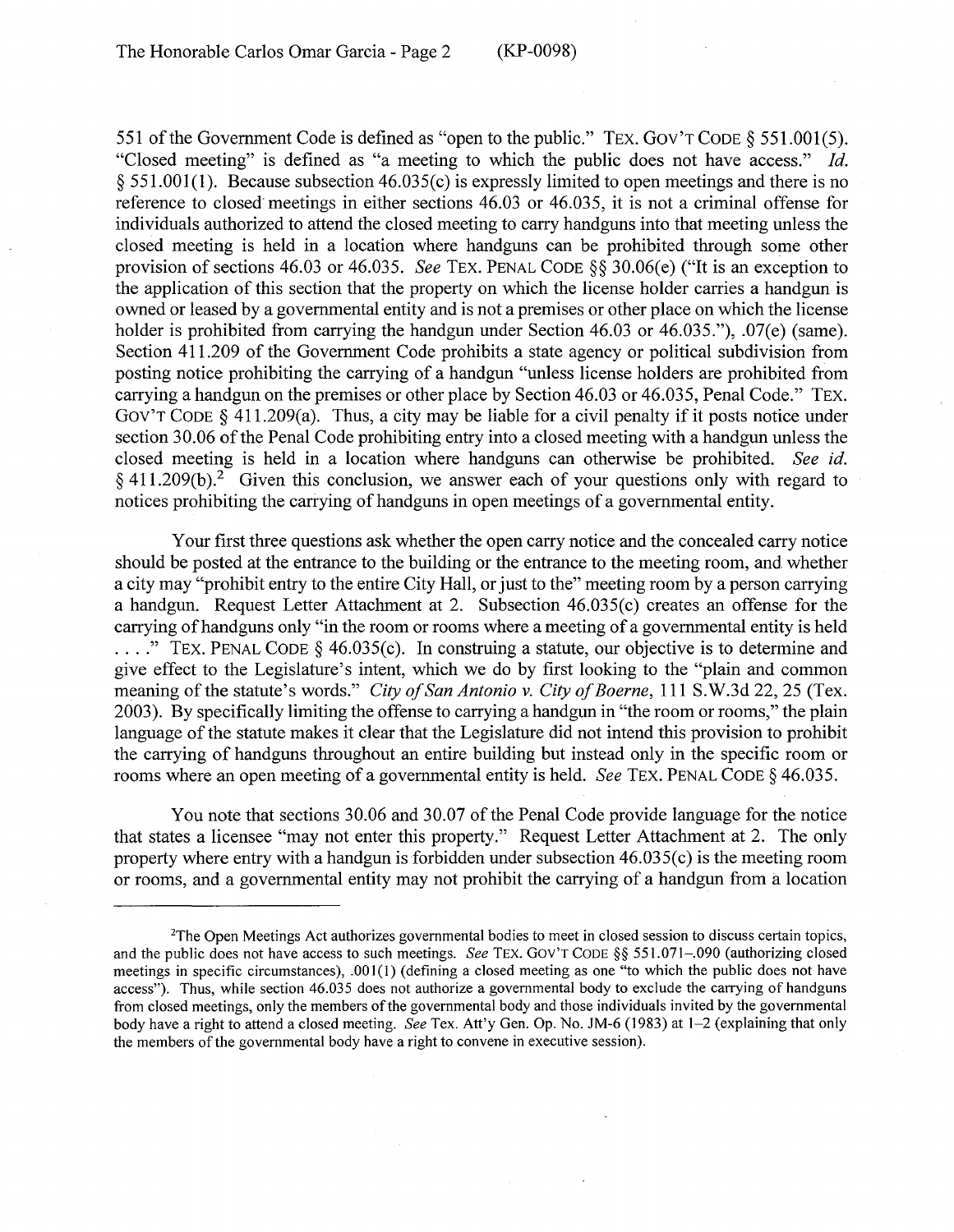other than those listed under sections 46.03 and 46.035 of the Penal Code. If a governmental entity posts notice at the entrance to a building, it could suggest that a license holder is prohibited from carrying a handgun throughout the building when in fact the law provides otherwise. Governmental entities should therefore place their notices under sections 30.06 and 30.07 of the Penal Code at the entrance to the room or rooms where an open meeting is held when excluding the carrying of handguns under subsection  $46.035(c)$ .<sup>3</sup> If a governmental entity posts a  $30.06$ notice indicating that a license holder is prohibited from entering a portion of a building other than those areas listed in sections 46.03 and 46.035 of the Penal Code, the governmental entity may be liable for a civil penalty under section 411.209 of the Government Code. *See TEX.* GOV'T CODE  $§$  411.209(a)–(b).

You also ask whether the concealed carry and open carry notices may remain posted at times when the governmental entity is not meeting. Request Letter Attachment at 2. Section 46.035(c) prohibits the carrying of handguns in the room or rooms where a meeting of a governmental entity is held only "if the meeting is an open meeting subject to Chapter 551, Government Code." TEX. PENAL CODE§ 46.035(c). If a room is used for open meetings and for other purposes, a governmental entity may not provide notice under section 30.06 or 30.07 excluding the carrying of handguns when the room is used for purposes other than an open meeting.

Assuming that the notices must be posted temporarily, you ask "how long in advance of, and after, the actual time of the Meeting ... may the Notices be given?" Request Letter Attachment at 2. The statutory scheme does not establish specific times at which such notices may be posted and must be removed. It would seem reasonable to conclude, however, that a governmental entity could post the 30.06 and 30.07 notices at the time the room or rooms are opened to the public for the open meeting, and the notices should be removed when the open meeting is adjourned.

You also ask whether the timing requirements would be different for notice given in a "card or other document," as that phrase is used in subsections 30.06(c)(3)(A) and 30.07(c)(3)(A). *Id.*  Sections 30.06 and 30.07 authorize notice to be given by written communication in two ways, either by a posted sign, as discussed above, or by "a card or other document on which is written" the prescribed notice language. TEX. PENAL CODE  $\S$ § 30.06(c)(3), .07(c)(3). While you are concerned with the timing of the notice, the more important inquiry is the message that is conveyed when these cards or documents are distributed. If using cards or documents to provide notice that the carrying of handguns is prohibited pursuant to subsection  $46.035(c)$  of the Penal Code, a governmental entity should make it clear that the prohibition applies only to the meeting room or rooms and only when the governmental entity is holding an open meeting. Subsections  $30.06(c)(3)$ and  $30.07(c)(3)$  would allow a governmental entity to pass out cards at the entrance to a meeting room where an open meeting is held to provide notice that entry with handguns is forbidden, or a

<sup>&</sup>lt;sup>3</sup>Because your fourth question is premised on a conclusion that section 30.06 and 30.07 notices should be posted at the entrance to a building that includes a room or rooms where a meeting of a governmental entity is held, we do not address it further. *See* Request Letter Attachment at 2.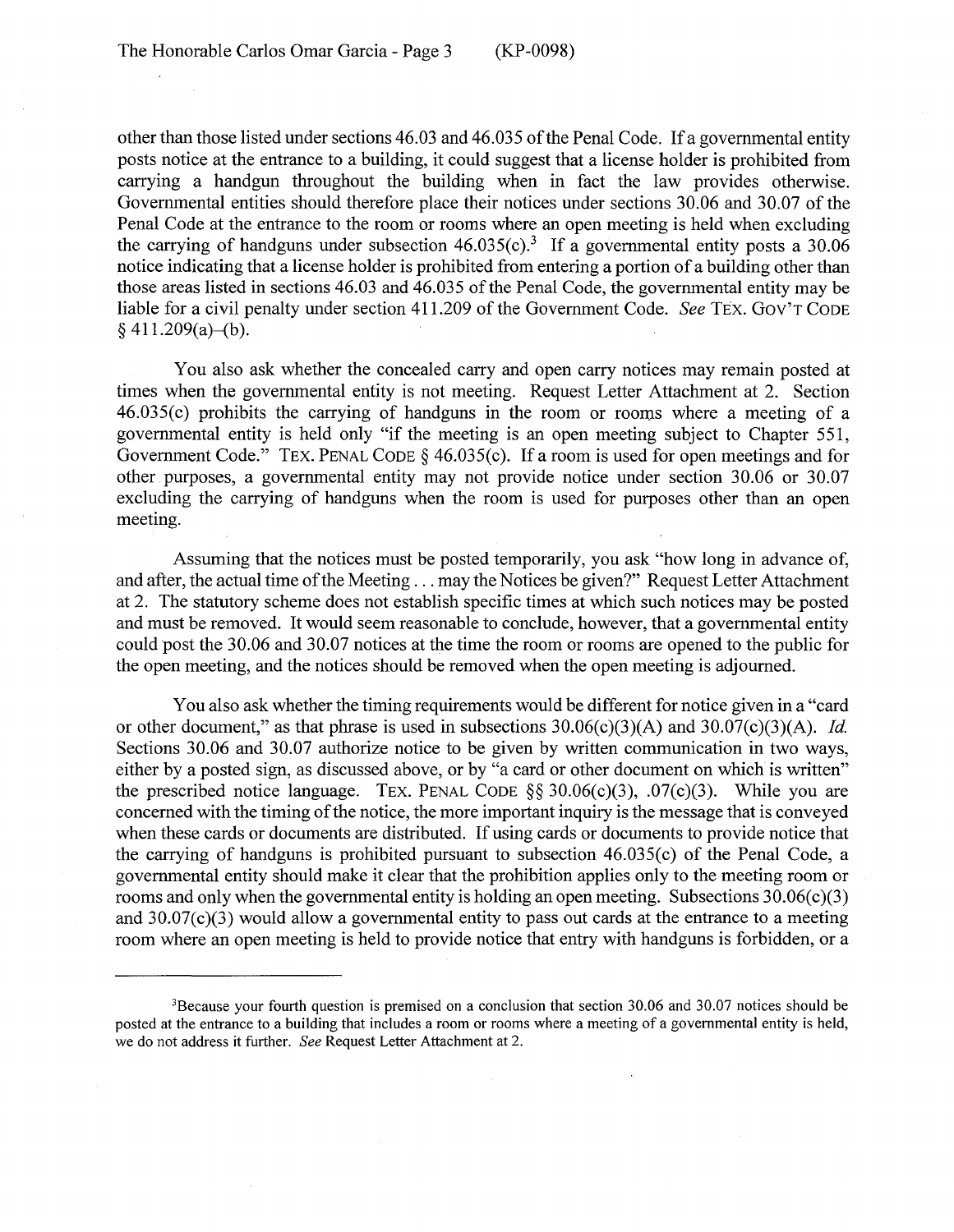governmental entity could include as part of its open meeting notice that the carrying of handguns will not be allowed in the open meeting. $4$ 

<sup>4</sup>Section 551.041 of the Government Code requires a governmental body to provide "written notice of the date, hour, place, and subject of each meeting." TEX. Gov'T CODE § 551.041. A city posting such notice must do so at least 72 hours before the scheduled meeting. *Id.* § 551.043.